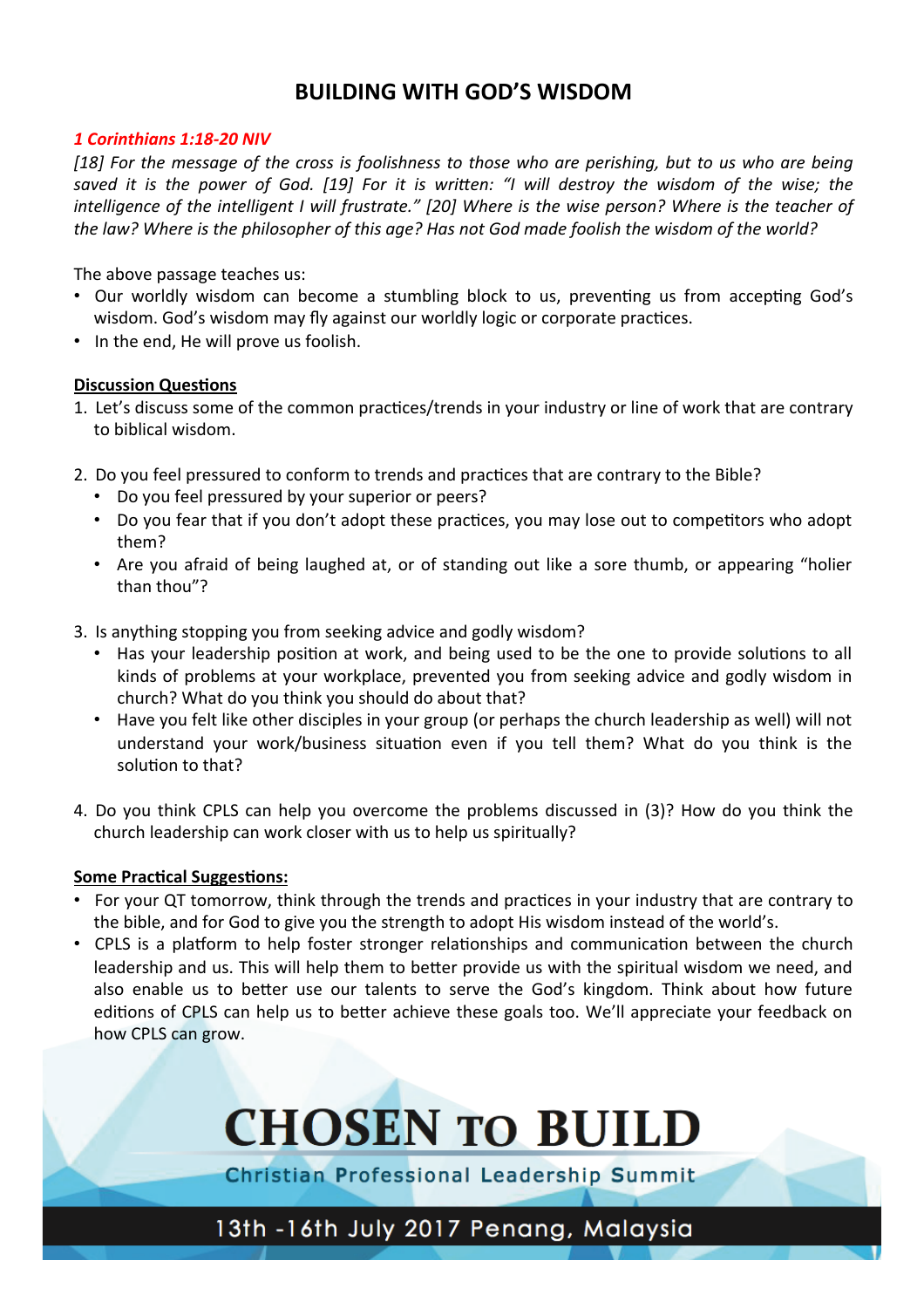## **BUILDING WITH GOD'S PURPOSE**

#### *Romans 12:6-8 NIV*

[6] We have different gifts, according to the grace given to each of us. If your gift is prophesying, then *prophesy in accordance with your faith;* [7] if it is serving, then serve; if it is teaching, then teach; [8] if *it* is to encourage, then give encouragement; if it is giving, then give generously; if it is to lead, do it diligently; if it is to show mercy, do it cheerfully.

The above passage teaches us:

- Besides the "basic" purpose that all disciples have (love God, reach out to the lost, etc.), God has given us specific gifts to meet the needs in His Kingdom and to serve/impact His people in the world too.
- It gives various examples, that "if your gift is this, then do this"; and "if your gift is that, then do that". The passage talks about putting our gifts into action, to serve God's purpose.

#### **Discussion Questions**

- 1. Who do you think have benefited more from your God-given gifts? Your company, or God and His kingdom? Do you think you have been building with God's purpose?
- 2. Have you thought about the purpose that God has given you? Have you discovered what it is or talked to people about it? Or have you even avoided thinking about the purpose that God has entrusted you with?
- 3. Is anything stopping you from serving God's purpose?
	- Some usual excuses:
		- I'm too busy... It is natural that those who are blessed with more usually have heavier responsibilities in the world too. But God has also given us the ability to be more efficient and effective, to achieve more with lesser time. There are great examples of disciples with heavy responsibilities at work that have served well in church too.
		- $\blacksquare$  Let someone else better do it... But this is fake humility.
		- It is the job of the staff... But we're not supposed to have a clergy/laity system
	- Let's talk about the "Sin obstacles". Are you hindered by selfishness? Or laziness? Or apathy? Or a lack of faith? Or discouragement?
- 4. Have you previously served God's purpose in greater ways, but you are not doing so anymore?
	- What has changed?
	- Do you still believe that God wants to use you for His purpose?
	- How do you think we can help you to serve God's purpose again?

#### **Some Practical Suggestions:**

- For your QT tomorrow, reflect on the purpose that God has given you.
- Over lunch, find someone whom you can discuss the reasons why you've not been serving God's purpose.



Christian Professional Leadership Summit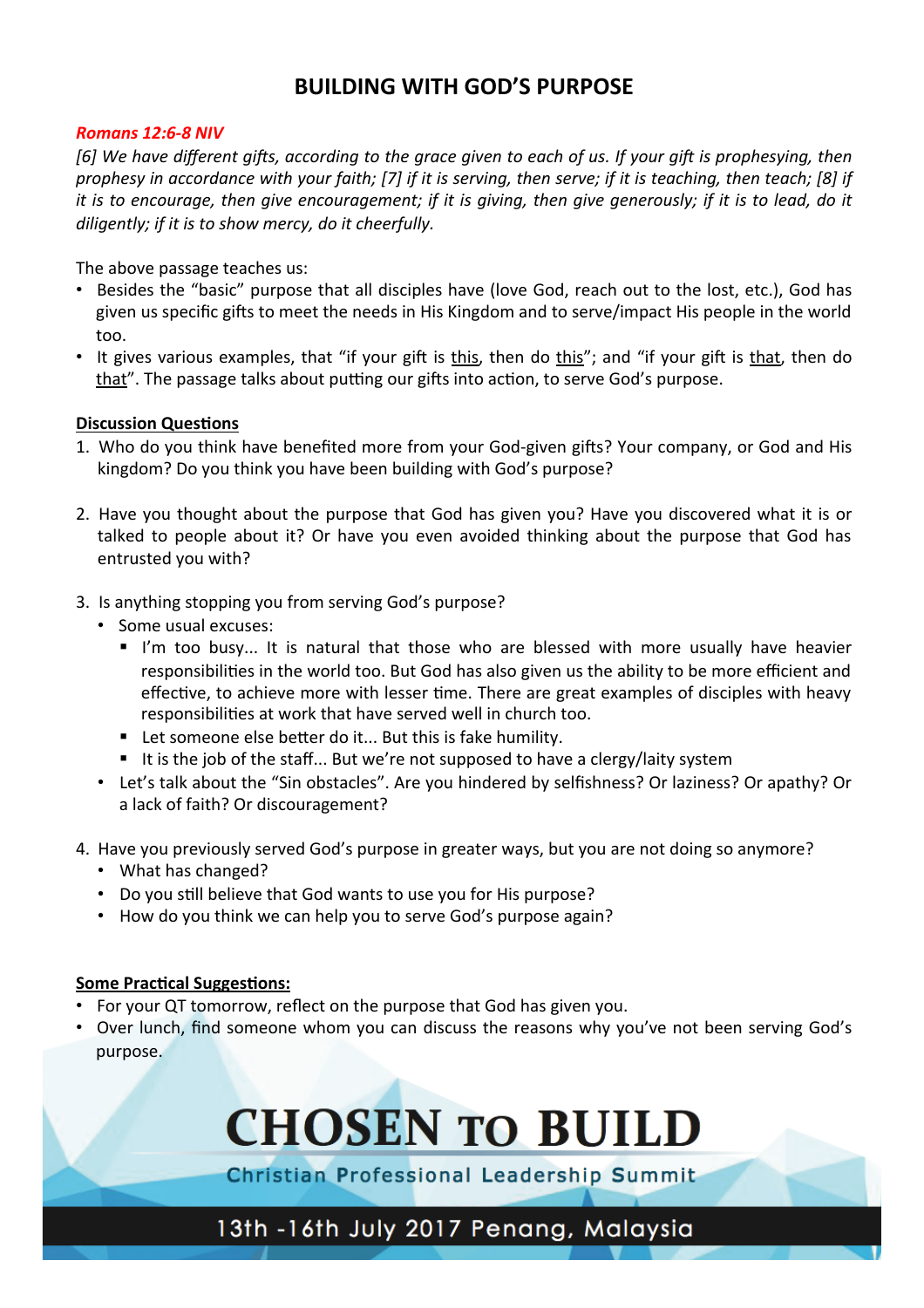## **BUILDING WITH GOD'S GIVEN TALENTS**

#### *1 Peter 4:10 NIV*

[10] Each of you should use whatever gift you have received to serve others, as faithful stewards of God's grace in its various forms.

The above passage teaches us:

- "... whatever gift you have received...". So we need to find out what gifts we have received.
- "... should use... to serve others...". The word "should" is used here in the bible. It does not sound like an option.

#### **Discussion Questions**

1. What special skills do you think God has given you? Do you recognize your talents?

- There's no need to be "humble" now, let's talk about the talent that God has given you. It is from Him and not yours, so let's boast about God's generosity to you.
- "I don't think I have many talents. I'm only here because I was asked to come"... You're asked to attend CPLS to help you discover the talents God has given you, and learn how to use them for Him.
- "I'm only here because my spouse is here"... You may have come because of your spouse, but nonetheless, you have God given talents. So what are they?
- 2. What if your skills and talents are not in line with the interests you have? What if what you want to do is not what you're talented in?
	- If you love to sing but happen to be tone deaf, you don't need to aspire to be a song leader, but you should keep on singing to God in your QTs. Don't give up on something because you're not talented in that area. You just need to change your aspirations in that area, not give up your interest in it.
	- But what if you have talent in an area where you're not passionate about? Then learn how you can find passion in it. Or discover how to use that talent in a way that you'll enjoy. Nothing should stop us from being creative in the use of our talents, so that we can find a way to enjoy serving God.
- 3. How do you think your God-given talents can be used to glorify God? Can you think of a ministry or some individuals that can benefit from your talents? Let's discuss this.
- 4. "I am willing to use God's given talents to serve Him, but I don't know how I can use my talents effectively in church". What should I do? This is what CPLS is about. It is to open up more communications/discussions between the leadership and us, so that we can work together with greater synergy.

#### **Some Practical Suggestions:**

- Find other disciples with similar talents and discuss ideas on how you can do something together.
- Get with your staff to discuss new roles, or the creation of new niche ministries where your talents can be used to serve God.



Christian Professional Leadership Summit